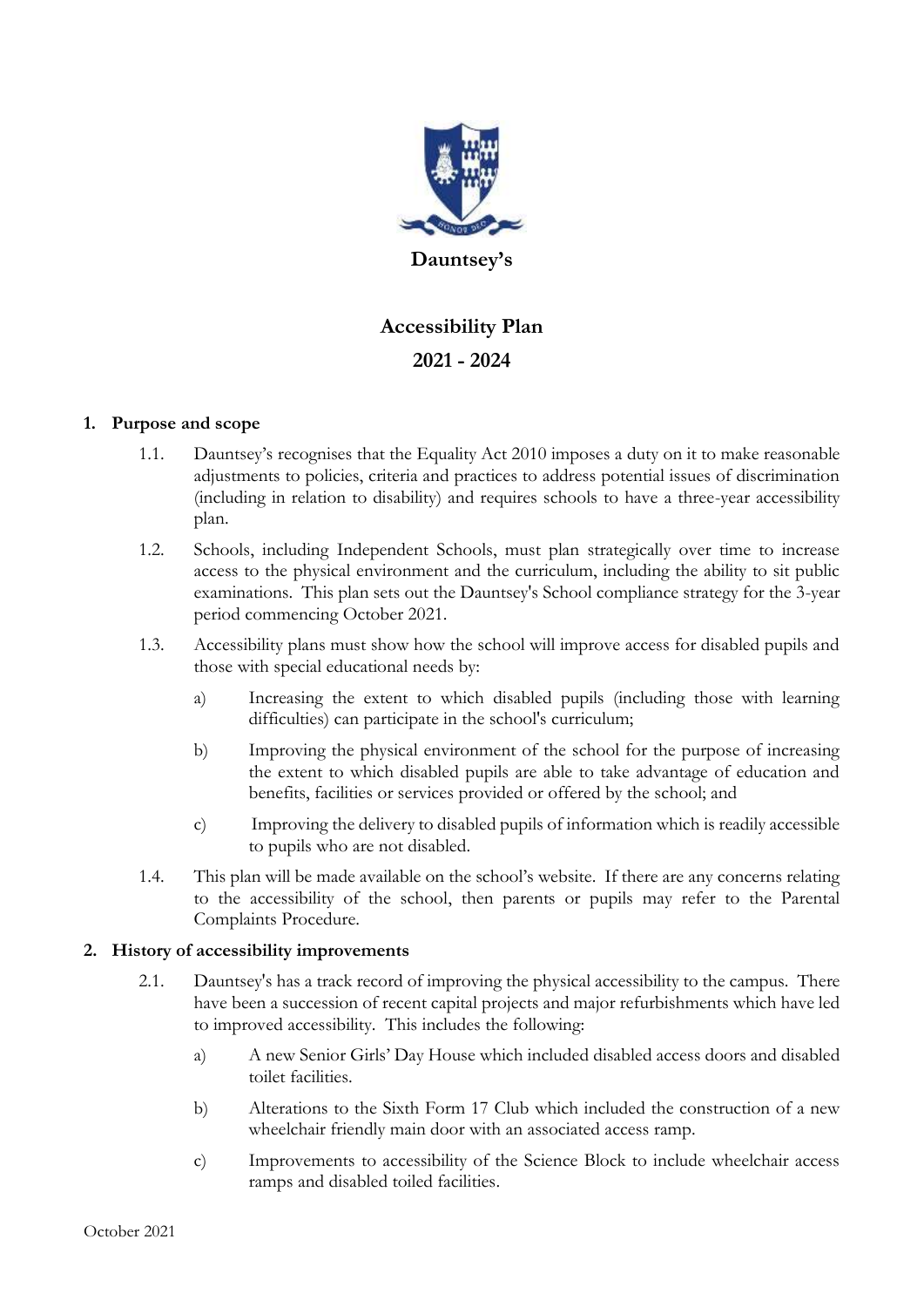- d) Minor access improvements to the Memorial Hall by adapting and enlarging door access on either side of the building.
- e) A multi-purpose pavilion which included an additional changing room for disabled pupils, together with a disabled toilet and a specially adapted lift. The building is accessed via two ramps, and the whole interior space and external terraces were designed with accessibility in mind.
- f) The modernised Awdry Sports Centre was given an enhanced front entrance with disabled toilet and changing facilities and is now accessible via a gradual slope from the Memorial Hall Quadrangle, which was redesigned to permit full accessibility. An accessible lift was installed in the front entrance to enable access to the first floor viewing gallery, dance studio, teaching areas and the Adventure Training and Jolie Brise Office.
- g) The design of the Olive Building included an enlarged circulation space, classrooms which have disabled access, a disabled toilet and an adapted lift. The area around the Olive Building was transformed to provide wide pathways that are wheelchair friendly.
- 2.2. The Learning Support Department provides a critical role in identifying where pupils may have special educational needs and in supporting a wide range of pupils with differing support requirements. The school may provide readers and scribes where needed to support pupils with special educational needs. It has also introduced software which converts text to speech and reading pens.
- 2.3. The Learning Support Department continues to explore opportunities to upgrade and improve access to the curriculum via technology. The school's pastoral support network helps pupils with mental health issues maintain access to the curriculum.

## **3. Capital Investment – Accessibility Improvements**

3.1. Detailed consideration of the next phase of development is underway with the aim of formulating a capital project plan. Areas likely to be considered as major projects will include the performing arts as well as a potential Sixth Form Centre and steps to eliminate road traffic from the middle of the campus. As projects are scoped, opportunities to enhance accessibility both physically and to the curriculum will be included in project definitions. This plan will be revised annually, and once the Development Plan is agreed, amendments to the Accessibility Plan will incorporated.

#### **4. Other Policies**

4.1. The Accessibility Plan should be read in conjunction with the SEND Policy and the Equal Opportunities Policy.